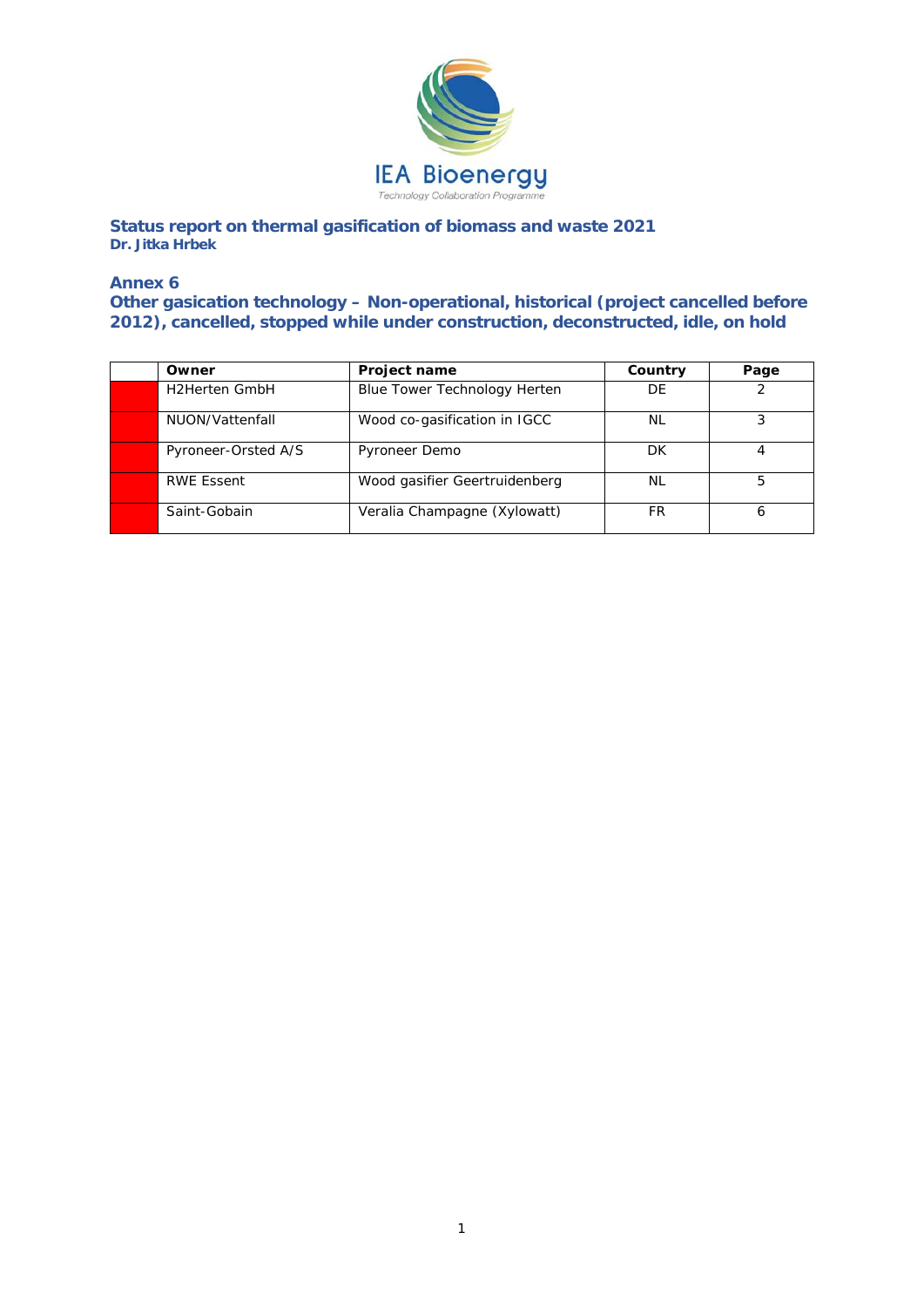

| Project name     | Blue Tower Technology Herten                                                                                                                                                                                                                                                                                                                                                                                                                                                                                                                                                                                                                                                                                                                                                                                                                                                                                     |
|------------------|------------------------------------------------------------------------------------------------------------------------------------------------------------------------------------------------------------------------------------------------------------------------------------------------------------------------------------------------------------------------------------------------------------------------------------------------------------------------------------------------------------------------------------------------------------------------------------------------------------------------------------------------------------------------------------------------------------------------------------------------------------------------------------------------------------------------------------------------------------------------------------------------------------------|
| Project owner    | <b>H2Herten GmbH</b>                                                                                                                                                                                                                                                                                                                                                                                                                                                                                                                                                                                                                                                                                                                                                                                                                                                                                             |
| <b>Status</b>    | On hold                                                                                                                                                                                                                                                                                                                                                                                                                                                                                                                                                                                                                                                                                                                                                                                                                                                                                                          |
| Start up         | 2009                                                                                                                                                                                                                                                                                                                                                                                                                                                                                                                                                                                                                                                                                                                                                                                                                                                                                                             |
| Country          | Germany                                                                                                                                                                                                                                                                                                                                                                                                                                                                                                                                                                                                                                                                                                                                                                                                                                                                                                          |
| City             | Herten                                                                                                                                                                                                                                                                                                                                                                                                                                                                                                                                                                                                                                                                                                                                                                                                                                                                                                           |
| Type             | TRL 6-7 Demonstration                                                                                                                                                                                                                                                                                                                                                                                                                                                                                                                                                                                                                                                                                                                                                                                                                                                                                            |
| Technology       | Other Gasification Technology                                                                                                                                                                                                                                                                                                                                                                                                                                                                                                                                                                                                                                                                                                                                                                                                                                                                                    |
| Raw Material     | lignocellulosics                                                                                                                                                                                                                                                                                                                                                                                                                                                                                                                                                                                                                                                                                                                                                                                                                                                                                                 |
| Input 1          | roadside greenery                                                                                                                                                                                                                                                                                                                                                                                                                                                                                                                                                                                                                                                                                                                                                                                                                                                                                                |
| Input 2          | Syngas (13 MW)                                                                                                                                                                                                                                                                                                                                                                                                                                                                                                                                                                                                                                                                                                                                                                                                                                                                                                   |
| Output 1         | hydrogen (150 m3/h)                                                                                                                                                                                                                                                                                                                                                                                                                                                                                                                                                                                                                                                                                                                                                                                                                                                                                              |
| Output 2         | heat                                                                                                                                                                                                                                                                                                                                                                                                                                                                                                                                                                                                                                                                                                                                                                                                                                                                                                             |
| Partners         | Blue Tower GmbH, Dresden                                                                                                                                                                                                                                                                                                                                                                                                                                                                                                                                                                                                                                                                                                                                                                                                                                                                                         |
| Technology Brief | Green hydrogen is expected to be produced in the blue tower<br>using a multi-stage reforming process. The technique: green<br>waste (roadside greenery) is decomposed at temperatures<br>around 600°C of which 80 % is converted into gas. he remaining<br>solids are converted into coke which can be used again to<br>generate the process heat that is required. The gas produced is<br>purified into a very hydrogen rich 'blue gas' (approx. 50%<br>hydrogen) at approximately 950°C using water vapour. This<br>hydrogen rich gas is concentrated into pure hydrogen or is used<br>in gas motors to generate electricity. With a thermal input of 13<br>megawatts the process yields 150 cubic metres of hydrogen an<br>hour and 37,500 MWh p.a. of electricity. This is equivalent to the<br>energy consumption of 12,000 homes. The project is setting new<br>technical as well as economical standards. |
| Contact          | CHP Herten & other innovation                                                                                                                                                                                                                                                                                                                                                                                                                                                                                                                                                                                                                                                                                                                                                                                                                                                                                    |

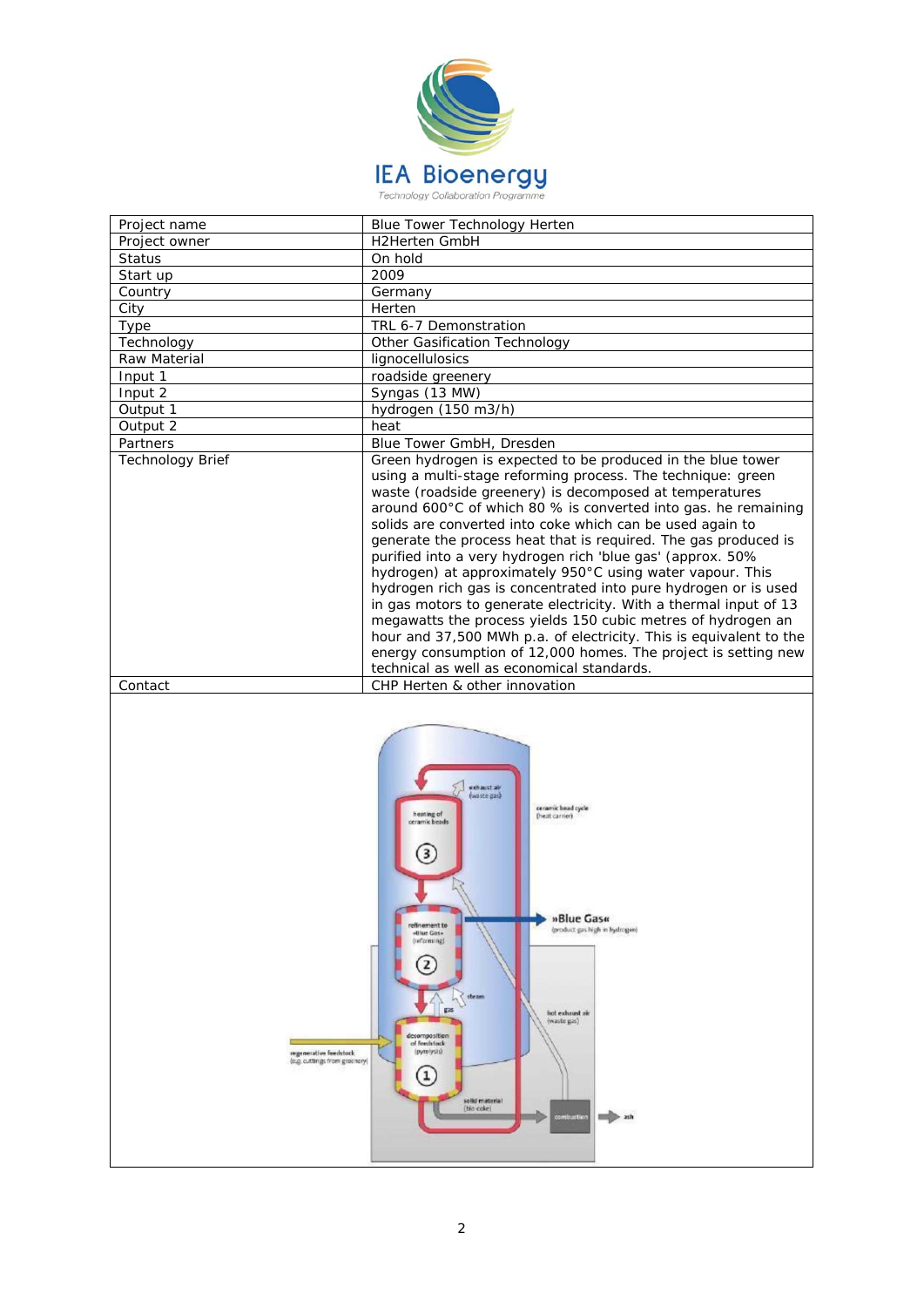

| Project name            | Wood co-gasification in IGCC                                                                                                                                                                                                                                                                                                                                                                                                                                                                                                                                                                                                                                                                                                                                                                                                             |
|-------------------------|------------------------------------------------------------------------------------------------------------------------------------------------------------------------------------------------------------------------------------------------------------------------------------------------------------------------------------------------------------------------------------------------------------------------------------------------------------------------------------------------------------------------------------------------------------------------------------------------------------------------------------------------------------------------------------------------------------------------------------------------------------------------------------------------------------------------------------------|
| Project owner           | NUON/Vattenfall                                                                                                                                                                                                                                                                                                                                                                                                                                                                                                                                                                                                                                                                                                                                                                                                                          |
| <b>Status</b>           | Non operational (shut down)                                                                                                                                                                                                                                                                                                                                                                                                                                                                                                                                                                                                                                                                                                                                                                                                              |
| Start up                | 2006                                                                                                                                                                                                                                                                                                                                                                                                                                                                                                                                                                                                                                                                                                                                                                                                                                     |
| Country                 | The Netherlands                                                                                                                                                                                                                                                                                                                                                                                                                                                                                                                                                                                                                                                                                                                                                                                                                          |
| City                    | Buggenum                                                                                                                                                                                                                                                                                                                                                                                                                                                                                                                                                                                                                                                                                                                                                                                                                                 |
| Type                    | <b>TRL 9 Commercial</b>                                                                                                                                                                                                                                                                                                                                                                                                                                                                                                                                                                                                                                                                                                                                                                                                                  |
| Technology              | Other gasification technology (cofiring)                                                                                                                                                                                                                                                                                                                                                                                                                                                                                                                                                                                                                                                                                                                                                                                                 |
| Raw Material            | Biomass coal blends                                                                                                                                                                                                                                                                                                                                                                                                                                                                                                                                                                                                                                                                                                                                                                                                                      |
| Output 1 Name           | Power (electricity)                                                                                                                                                                                                                                                                                                                                                                                                                                                                                                                                                                                                                                                                                                                                                                                                                      |
| Output 1 Capacity       | 30 MWel in 253 MWel coal plant                                                                                                                                                                                                                                                                                                                                                                                                                                                                                                                                                                                                                                                                                                                                                                                                           |
| Partners                | NUON/Vattenfall                                                                                                                                                                                                                                                                                                                                                                                                                                                                                                                                                                                                                                                                                                                                                                                                                          |
| <b>Technology Brief</b> | NUON operates a 253 MWe coal gasification plant in Buggenum<br>(the former Demcolec Power station). It is an Integrated<br>Gasification Combined Cycle plant (IGCC) with Shell entrained<br>flow gasification technology and Siemens gas turbine. After<br>several successful biomass co-gasification trials with biomass<br>input up to 30 wt%, the plant has been modified to co-gasify 30<br>wt% wood on a continuous basis. New biomass storage and<br>feedings systems were put into operation in spring 2006. Since<br>2007, the plant has been operated with approximately 10%<br>(energy) biomass. In 2011, activities were started to increase<br>the co-firing share to 50% or more. In 2013 it was decided to<br>close down the installation, due to low energy prices and<br>relatively high cost of operation of the plant. |
| Additional Information  | www.nuon.com<br>http://www.nuon.com/company/core-business/energy-<br>generation/power-stations/buggenum/                                                                                                                                                                                                                                                                                                                                                                                                                                                                                                                                                                                                                                                                                                                                 |
| Contact                 | Not known                                                                                                                                                                                                                                                                                                                                                                                                                                                                                                                                                                                                                                                                                                                                                                                                                                |
|                         |                                                                                                                                                                                                                                                                                                                                                                                                                                                                                                                                                                                                                                                                                                                                                                                                                                          |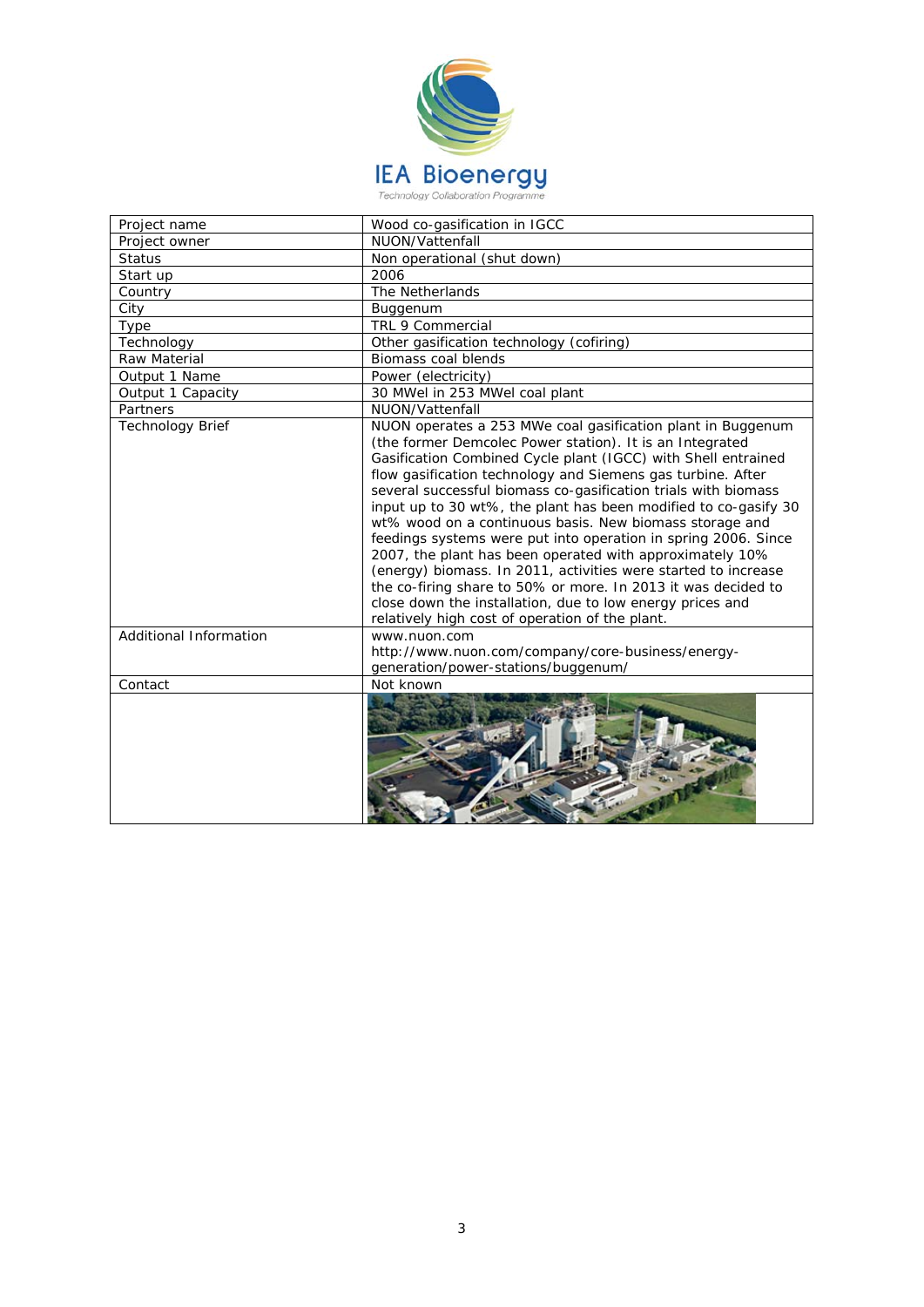

| Project name                      | <b>Pyroneer Demonstration Plant</b>                                                                                                                                                                                                                                                                                    |  |
|-----------------------------------|------------------------------------------------------------------------------------------------------------------------------------------------------------------------------------------------------------------------------------------------------------------------------------------------------------------------|--|
| Project owner                     | Pyroneer - Orsted A/S                                                                                                                                                                                                                                                                                                  |  |
| <b>Status</b>                     | Non operational                                                                                                                                                                                                                                                                                                        |  |
| Country                           | Denmark                                                                                                                                                                                                                                                                                                                |  |
| City                              | Kalundborg                                                                                                                                                                                                                                                                                                             |  |
| Type                              | TRL 6-7 Demonstration                                                                                                                                                                                                                                                                                                  |  |
| Technology                        | Other Gasification Technology                                                                                                                                                                                                                                                                                          |  |
| Technology additional information | Low temperature circulating fluidized bed for co-combustion in<br>CHP plant                                                                                                                                                                                                                                            |  |
| Raw Material                      | lignocellulosics                                                                                                                                                                                                                                                                                                       |  |
| Input 1                           | wheat straw                                                                                                                                                                                                                                                                                                            |  |
| Output 1                          | other (6 MWth)                                                                                                                                                                                                                                                                                                         |  |
| Output additional information     | Gas                                                                                                                                                                                                                                                                                                                    |  |
| <b>Technology Brief</b>           | The Pyroneer gasifier typically consists of three main<br>components; a pyrolysis chamber, a char reactor and a<br>recirculating cyclone. Cleaning the gas may simply be done with<br>a second cyclone. Gas co-fired into coal boiler. Stable and safe<br>operation demonstrated. Ash used for fertiliser field tests. |  |
| Additional Information            | Status End 2015: Technology not sold, project mothballed, staff<br>moved/fired                                                                                                                                                                                                                                         |  |
| Contact                           | www.pyroneer.com                                                                                                                                                                                                                                                                                                       |  |
| Fuel<br>Fuel<br><b>Silo</b>       | Pyrolysis gas<br>Gas<br>2nd<br>Cyclone<br>Pyrolysis gas<br>153<br>Cyclone<br>Ash<br>Char/<br>Sand<br>Pyrolysis<br>Chamber<br>Char gas<br><b>Char Reactor</b><br>Pyrolysis<br>Gasification =730°C<br>$=650^{\circ}C$<br>Sand<br>■ Air                                                                                   |  |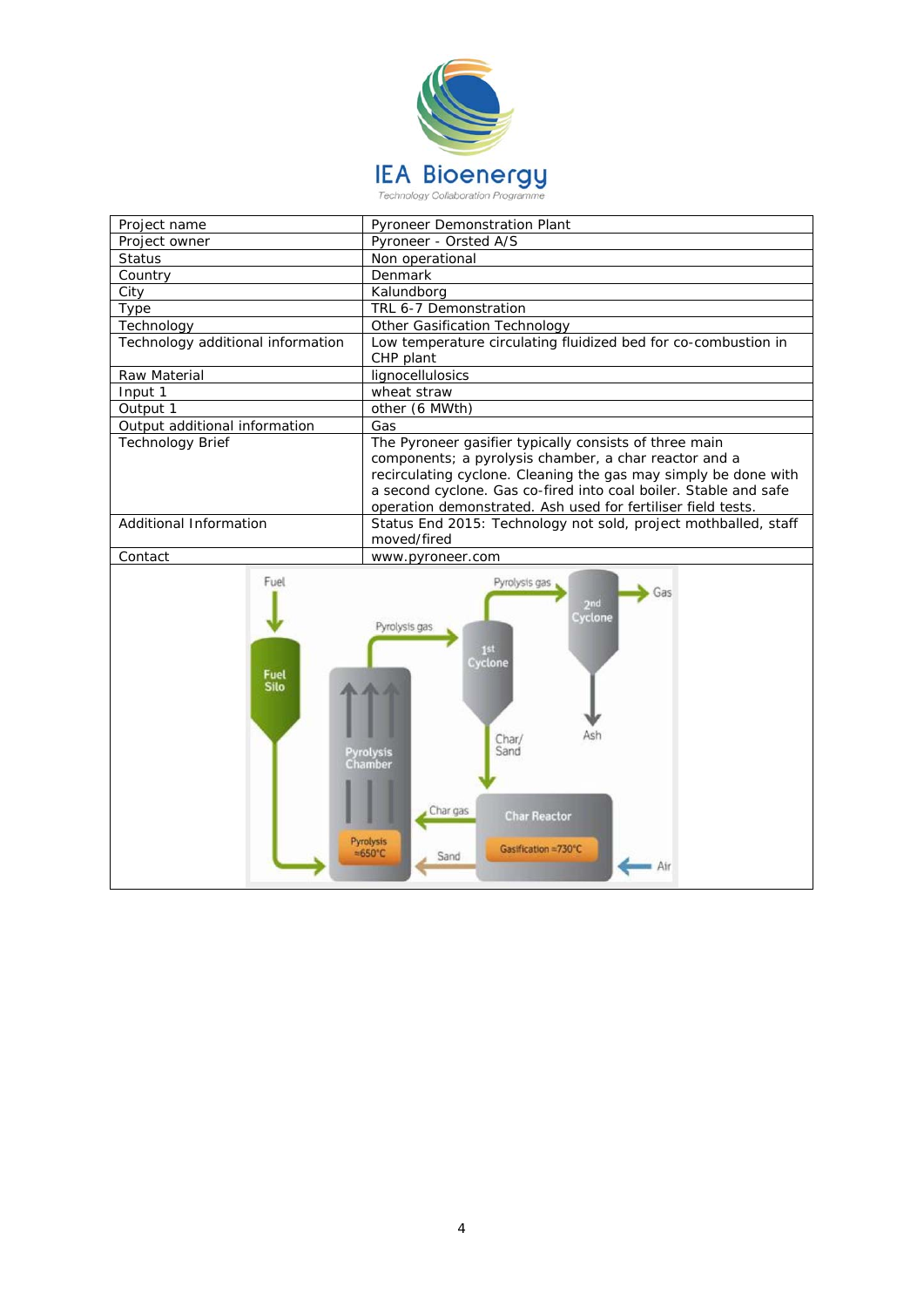

| Project name            | Wood gasifier Geertruidenberg                                                                                                                                                                                                                                                                                                                                                                                                                                                                                                                                                                                                                                                                                                                                                                                                                                                                                                                                                                                                                                                                                                                                                                                                                                                                                                                                                                            |
|-------------------------|----------------------------------------------------------------------------------------------------------------------------------------------------------------------------------------------------------------------------------------------------------------------------------------------------------------------------------------------------------------------------------------------------------------------------------------------------------------------------------------------------------------------------------------------------------------------------------------------------------------------------------------------------------------------------------------------------------------------------------------------------------------------------------------------------------------------------------------------------------------------------------------------------------------------------------------------------------------------------------------------------------------------------------------------------------------------------------------------------------------------------------------------------------------------------------------------------------------------------------------------------------------------------------------------------------------------------------------------------------------------------------------------------------|
| Project owner           | <b>RWE Essent</b>                                                                                                                                                                                                                                                                                                                                                                                                                                                                                                                                                                                                                                                                                                                                                                                                                                                                                                                                                                                                                                                                                                                                                                                                                                                                                                                                                                                        |
| <b>Status</b>           | idle                                                                                                                                                                                                                                                                                                                                                                                                                                                                                                                                                                                                                                                                                                                                                                                                                                                                                                                                                                                                                                                                                                                                                                                                                                                                                                                                                                                                     |
| Start up                | 2005                                                                                                                                                                                                                                                                                                                                                                                                                                                                                                                                                                                                                                                                                                                                                                                                                                                                                                                                                                                                                                                                                                                                                                                                                                                                                                                                                                                                     |
| Country                 | Netherlands                                                                                                                                                                                                                                                                                                                                                                                                                                                                                                                                                                                                                                                                                                                                                                                                                                                                                                                                                                                                                                                                                                                                                                                                                                                                                                                                                                                              |
| City                    | Geertruidenberg                                                                                                                                                                                                                                                                                                                                                                                                                                                                                                                                                                                                                                                                                                                                                                                                                                                                                                                                                                                                                                                                                                                                                                                                                                                                                                                                                                                          |
| Type                    | TRL 9 Commercial                                                                                                                                                                                                                                                                                                                                                                                                                                                                                                                                                                                                                                                                                                                                                                                                                                                                                                                                                                                                                                                                                                                                                                                                                                                                                                                                                                                         |
| Technology              | Other gasification technology                                                                                                                                                                                                                                                                                                                                                                                                                                                                                                                                                                                                                                                                                                                                                                                                                                                                                                                                                                                                                                                                                                                                                                                                                                                                                                                                                                            |
| Raw Material            | Waste wood, RDF                                                                                                                                                                                                                                                                                                                                                                                                                                                                                                                                                                                                                                                                                                                                                                                                                                                                                                                                                                                                                                                                                                                                                                                                                                                                                                                                                                                          |
| Input Capacity          | 150.000 t/y                                                                                                                                                                                                                                                                                                                                                                                                                                                                                                                                                                                                                                                                                                                                                                                                                                                                                                                                                                                                                                                                                                                                                                                                                                                                                                                                                                                              |
| Output Name             | Power (electricity)                                                                                                                                                                                                                                                                                                                                                                                                                                                                                                                                                                                                                                                                                                                                                                                                                                                                                                                                                                                                                                                                                                                                                                                                                                                                                                                                                                                      |
| Output Capacity         | 34 MWel                                                                                                                                                                                                                                                                                                                                                                                                                                                                                                                                                                                                                                                                                                                                                                                                                                                                                                                                                                                                                                                                                                                                                                                                                                                                                                                                                                                                  |
| <b>Technology Brief</b> | At the Amer Power Station in Geertruidenberg, a CFB gasifier<br>plant has been constructed to produce gas as fuel for the Amer-9<br>600 MWe pulverized coal power plant, which is operated as large<br>CHP plant. The project originally was to be started in 2000. The<br>83 MWth gasifier is to convert about 150,000 t/y demolition wood,<br>replacing 70,000 t/y of coal. The gasifier is a low-pressure Lurgi<br>CFB operating at 750 - 850°C. Originally, the raw gas was to be<br>cleaned from particles, ammonia, and tars before entering the<br>coal boiler. This has been modified to the much simpler system<br>where the raw gas is partially cooled to approximately 450°C and<br>particulate reduction by cyclones. During commissioning, practical<br>problems mostly related to the fuel supply system. After<br>modifications and successful trials in 2005, the gasifier had to be<br>stopped. In the Dutch interpretation of the European WID (Waste<br>Incineration Directive), the complete coal-fired plant was<br>identified in December 2005 as waste incinerator because of the<br>demolition wood fired gasifier. This situation has been solved<br>November 2006 by allowing wood gas on the national "white list"<br>of clean biomass fuels under certain conditions related to the<br>concentration of 9 heavy metals. The gasifier typically operates<br>5000 h per year. |
| Additional Information  | www.essent.nl                                                                                                                                                                                                                                                                                                                                                                                                                                                                                                                                                                                                                                                                                                                                                                                                                                                                                                                                                                                                                                                                                                                                                                                                                                                                                                                                                                                            |
| Contact                 | W. Willeboer, RWE Essent                                                                                                                                                                                                                                                                                                                                                                                                                                                                                                                                                                                                                                                                                                                                                                                                                                                                                                                                                                                                                                                                                                                                                                                                                                                                                                                                                                                 |
|                         | wim.willeboer@essent.nl                                                                                                                                                                                                                                                                                                                                                                                                                                                                                                                                                                                                                                                                                                                                                                                                                                                                                                                                                                                                                                                                                                                                                                                                                                                                                                                                                                                  |
|                         |                                                                                                                                                                                                                                                                                                                                                                                                                                                                                                                                                                                                                                                                                                                                                                                                                                                                                                                                                                                                                                                                                                                                                                                                                                                                                                                                                                                                          |